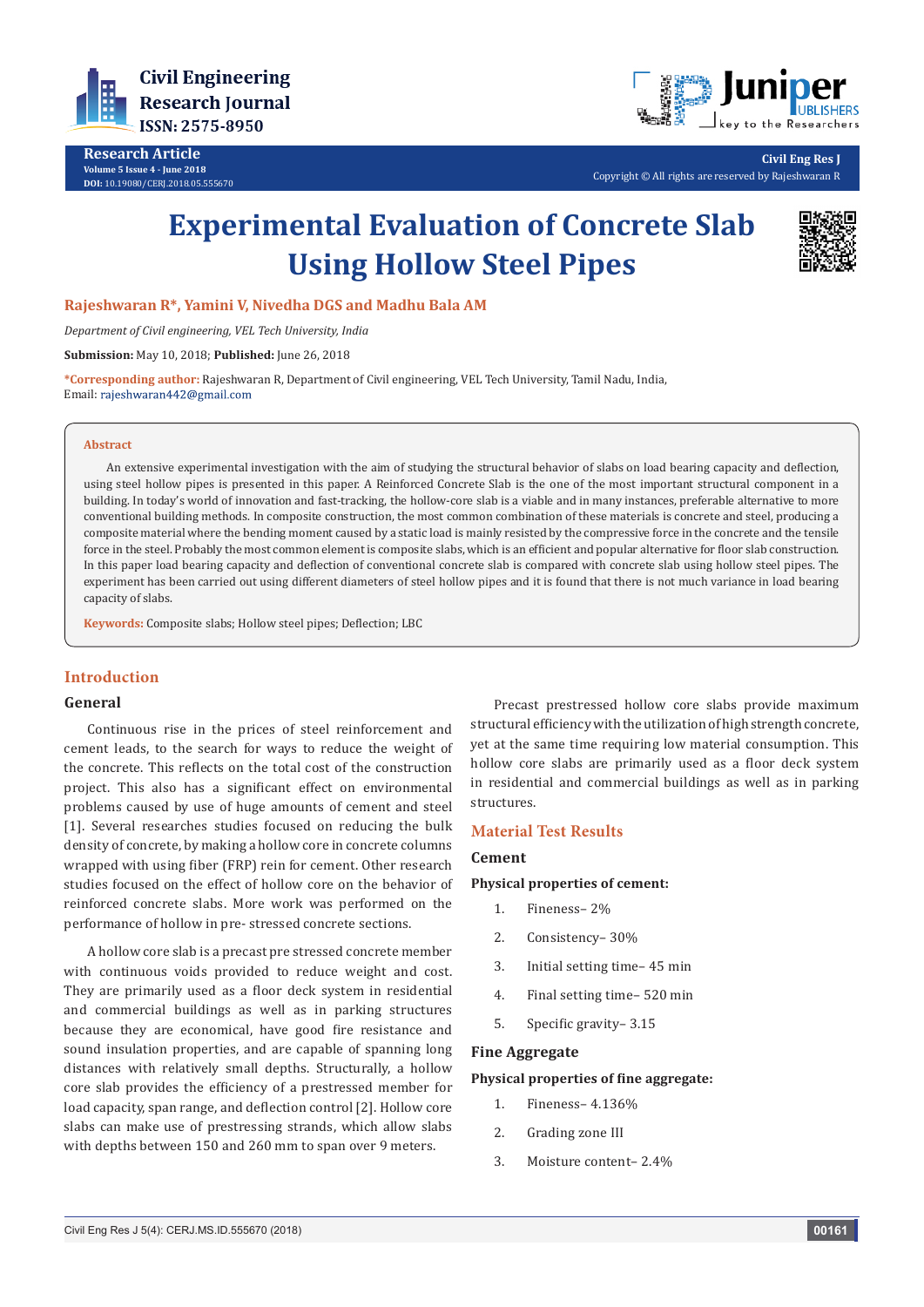- 4. Water absorption– 0.8%
- 5. Specific gravity– 2.65

# **Coarse Aggregate**

# **Physical properties of coarse aggregate:**

- 1. Fineness– 3.713%
- 2. Nominal size– 10 mm
- 3. Moisture content– 0.93%
- 4. Water absorption– 0.6%
- 5. Specific gravity– 2.68

Mix Ratio for M30 (as per IS 10262: 2009)

Mix proportion =  $1: 2.4: 2.5$ 

# **Experimental Investigation**

## **Casted specimens**

- 1. RCC Slab (1200mm x 600mm) CS
- 2. Composite slab (1200mm x 600mm) with hollow pipe section of 42mm diameter - 1.6mm thickness - CSS1
- 3. Composite slab (1200mm x 600mm) with hollow pipe section of 32mm diameter - 1.6mm thickness - CSS2
- 4. Composite slab (1200mm x 600mm) with hollow pipe section of 32mm diameter - 2mm thickness - CSS3

## **Form work construction and initial assembly**

The form work construction and initial assembly involved the cutting and welding of steel plate with 100mm thickness and assembling the form work and edge mouldings. The mould is fabricated and the setup is arranged ready for the casting [3]. The outer side is given a two layer coating of paint so as to prevent it from rust. Since oiling at a later time would be difficult once the steel cage was assembled, formwork pieces that were in place were oiled in preparation for casting (Figure 1).



## **Concrete casting**

The final phase of construction was casting the specimen. The base and body of the slab were cast simultaneously in two layers respectively. A large vibrator was used as the primary

means of compaction. In addition compaction rod is used at the areas where the column was congested with steel [4]. The concrete surface was leveled and finished with trowels (Figure  $2)$ 



**Figure 2:** Casting and Curing of specimen.

## **Experimental test setup**

The experimental set up includes assembling the instrumentation and test apparatus. The test specimen is slowly lifted using two steel ropes hooked on the handles of the slab and placed on the loading frame. The base of the slab is fixed with the loading frame. The Proving ring is used to measure force. Forces are applied to it through Hydraulic jack. The micrometer dial gives the deflected values. The Proving ring used here is of 50 ton capacity. For the axial loading, the hydraulic jack is placed laterally near the top middle of the slab. Hydraulic jack generally used to apply load. Here 100 ton capacity of hydraulic jack is used. The pressure is given by Hydraulic pump of capacity 100 ton (Figure 3 & 4). To check the displacement dial gauges with 50mm are placed at bottom of the slab.



**Figure 3:** Test setup.

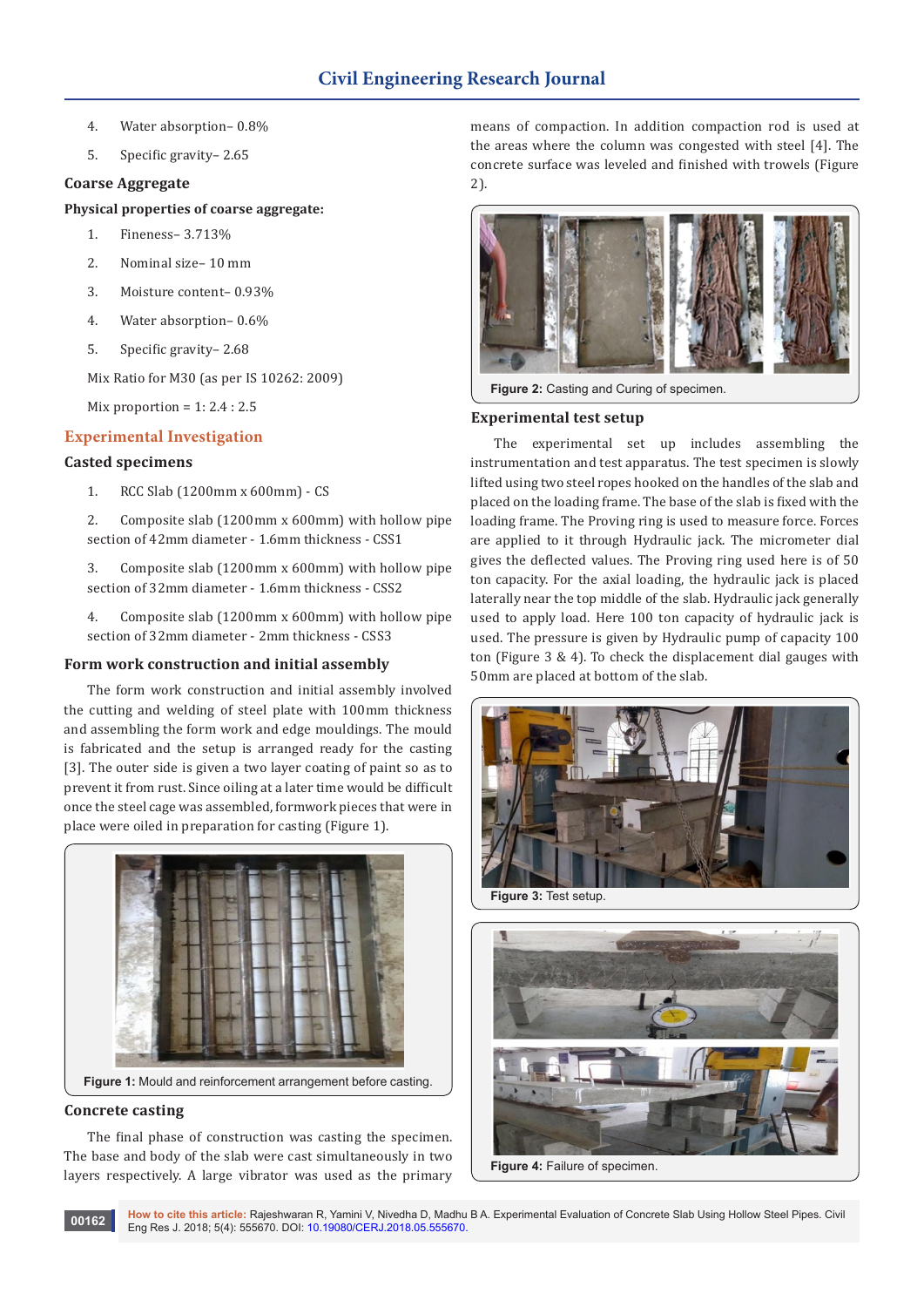## **Result and Discussion**

On comparing the loading pattern of 4 specimens the conventional slab did not take much load whereas the composite section performs well. The below graph clearly shows the performance under loading of all the specimens.

The performance of steel pipe is more important. So with the data of load to diameter of the specimens we may conclude that the load carrying capacity is almost same for the 32mm and 42 mm dia steel pipe [5]. The graph shows the loading pattern for the sections having different diameters and thickness of pipes (Figure 5a).



The change in diameter of steel pipe has no effect in section based on loading. The difference in thickness of steel is another criteria to be considered. The 32mm diameter of 1.6mm thickness steel pipe and the 32mm diameter of 2mm thick steel pipe is compared (Figure 5b). This gives a difference in load of 1kN.



The main phase of the project is the amount about which the section displaces. This must be keenly noticed because this is the main effect during maximum loading. It was the route cause for the selection of composite section in case of RC. On comparing the displacement of RC slab versus composite slab we get a half reduction of values for the composite section. Hence, we may conclude that the choice of composite section for maximum loading is correct [6]. It is having a good response that the building won't damage on heavy shakings.

Further, the choice of the steel section has to be noticed. It is clear that the when the thickness is increased there is no much difference in displacement [7]. The values are alike. This make us to conclude that the increase in thickness do not effect the deflection. But when the diameter is increased we have a difference of 5mm between the 42mm and 32mm (Figure 5c).



#### **Conclusion**

a. The composite section is best for the maximum load performance than the normal RC slab.

b. The change in diameter do not affect the performance of specimen.

c. When the thickness of the pipe is increased the load carrying capacity is also increased.

d. When the diameter of the pipe is increased the deflection is decreased.

e. If we make the cost wise comparison, the composite section is economical only. Due to the use of hollow section the self weight is reduced up to 1.5% on comparing with the control specimen.

#### **Future Scope of the Work**

Since, we got a satisfactory results with the composite section we can make use of it in future. It can be used in earthquake prone areas. The results can be used in further for the more